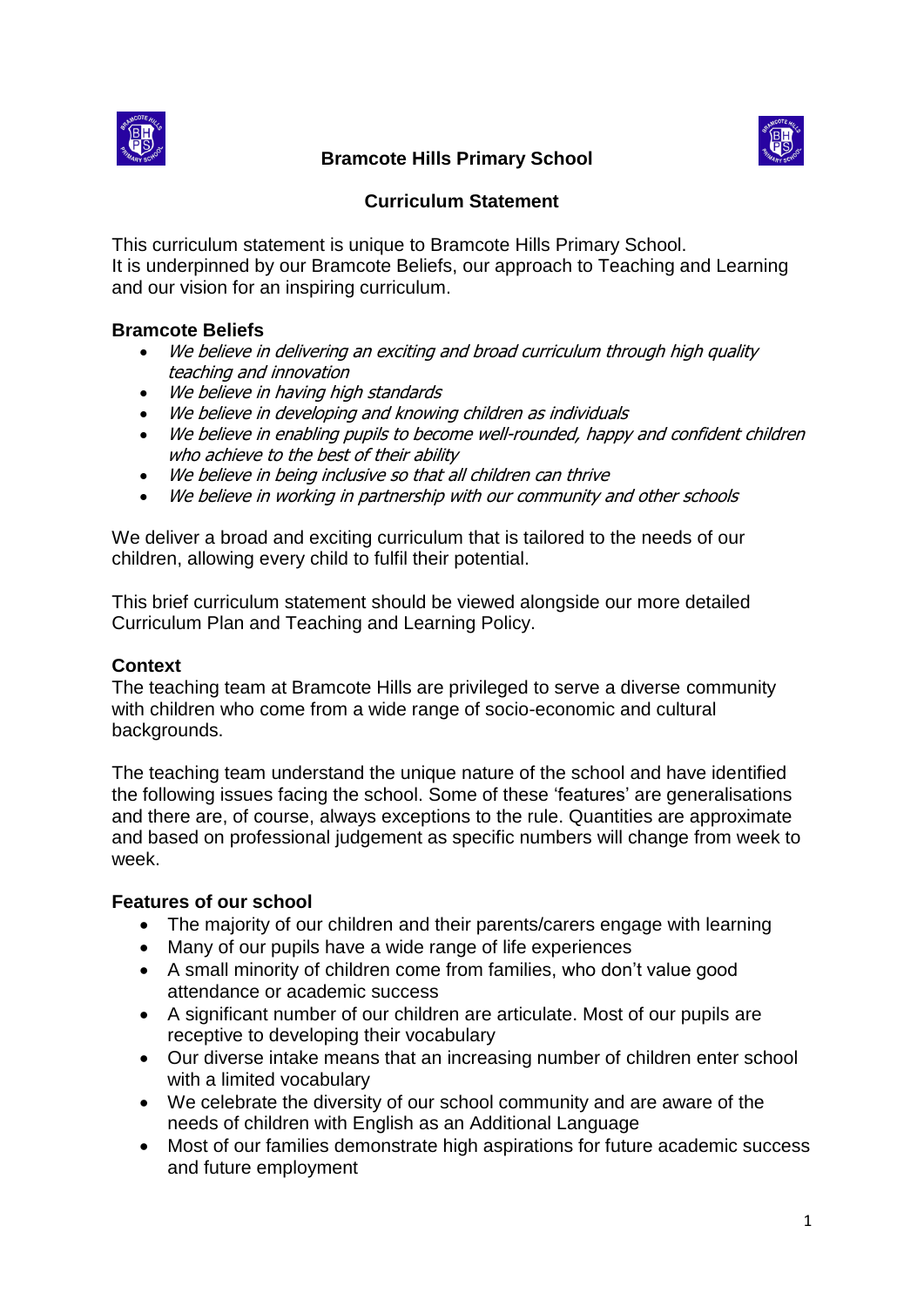- The school has worked hard to improve attendance
- The involvement of parents and carers is generally good
- Some children receive so much support from home that they can sometimes struggle to cope with setbacks or find ways of solving problems for themselves. Some children are therefore reluctant to take risks.
- Some children find it hard to self-regulate
- Some children are used to being able to obtain possessions easily and don't always care for resources or understand the need for re-using and recycling
- Some children enjoy a wide range of experiences out of school and therefore become passive unless constantly stimulated
- Some children come from families where both parents work long hours and have little time for interaction
- The school is located with a postcode that means it does not always access the number of funding streams or levels of social support enjoyed by other schools
- Children and staff are housed in a building that requires constant maintenance and presents numerous challenges; including limit space and constraints of the building design and layout

#### **Intent**

The school intends to develop a certain type of learner based on our **'Four Rs'**. We want learners to be;

- **Resourceful**
- **Reciprocal**
- **Resilient**
- **Reflective**

Our curriculum intent is based on a **SPARK** to ignite the fire of life-long learning. See the curriculum plan for details.

**S – Stimulating.** Using 'hooks' that excite, engage and inspire. Building on children's interests. Providing opportunities to study some areas in more depth. Ensuring breadth of curriculum to nurture a range of talents. Making good use of modern technology.

**P – Purposeful.** We consider an end purpose to our topics in order to make learning real and motivational. We build on real life experiences and develop key skills.

**A – Aspirational.** All learners can achieve. We try to nurture a positive attitude to learning and the acquisition of key skills. We want children to aspire to good employment. Our approaches are based on thorough research.

**R – Relevant.** Our curriculum is based in the real world. It is designed to take account of barriers faced by our learners. It is current. It reflects our distinctive community and supports the personal development of our pupils.

**K –Knowledge.** Children will develop their knowledge through a progressive curriculum which deliberately covers some areas in depth. We want children to enjoy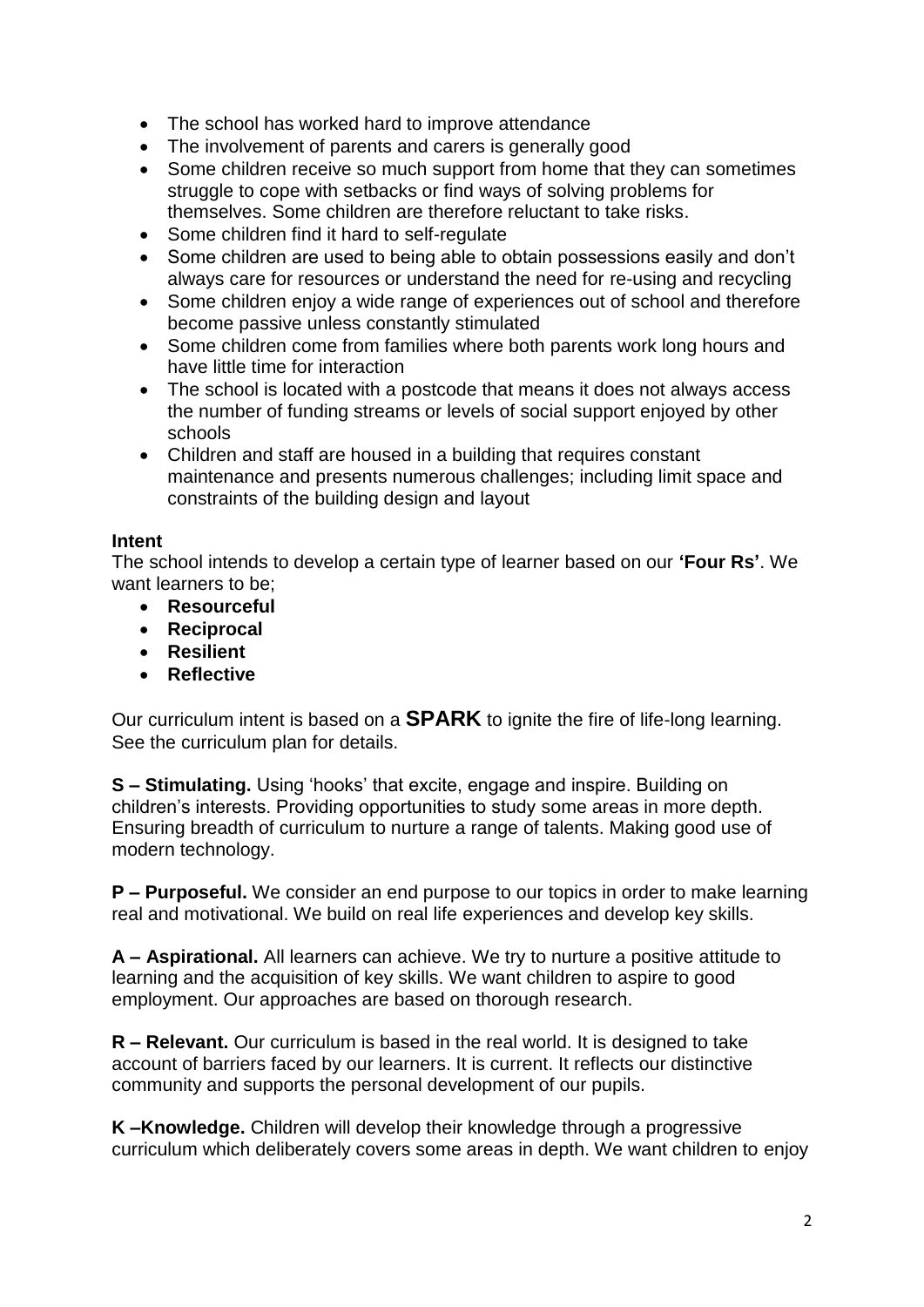gaining knowledge. The accumulation of knowledge is supported by the acquisition of key skills.

The staff have devised *Curriculum Depth Maps* to deliberately plan which parts of our curriculum should be covered in more depth. This could mean covering concepts, skills or knowledge more than once in a variety of different ways within a year. It also means deliberately returning to areas of learning in subsequent years. The school's approach to teaching for **mastery** supports this in depth learning.

## **Implementation**

Although the table below is by no means exhaustive, it demonstrates how we address some of the identified features of our children detailed above through specific features of our curriculum.

| <b>Features facing</b><br>the school                                     | How our Curriculum and Teaching addresses the<br>features of our school                                                                                                                                                                                                                                                                                                                                                                                                                                                                                                                                                                                                                                                                                                                                                                                                                        |
|--------------------------------------------------------------------------|------------------------------------------------------------------------------------------------------------------------------------------------------------------------------------------------------------------------------------------------------------------------------------------------------------------------------------------------------------------------------------------------------------------------------------------------------------------------------------------------------------------------------------------------------------------------------------------------------------------------------------------------------------------------------------------------------------------------------------------------------------------------------------------------------------------------------------------------------------------------------------------------|
| Limited vocabulary<br>and/or receptive to<br>new vocabulary              | ERIC teaching of reading which focuses on<br>$\bullet$<br>acquisition of vocabulary<br>Use of knowledge organisers for many subjects                                                                                                                                                                                                                                                                                                                                                                                                                                                                                                                                                                                                                                                                                                                                                           |
| Children with EAL                                                        | Celebration of diversity<br>$\bullet$<br>Employment of specialist EAL teacher to encourage<br>$\bullet$<br>access to the curriculum<br>Focus on vocabulary acquisition through ERIC and<br>$\bullet$<br>knowledge organisers<br>Use of response partners so children learn from each<br>$\bullet$<br>other                                                                                                                                                                                                                                                                                                                                                                                                                                                                                                                                                                                     |
| Families who don't<br>value good<br>attendance or<br>academic success    | All children can succeed ethos<br>$\bullet$<br>Employment of Home Liaison Teacher who has a<br>$\bullet$<br>focus on developing reading and participation in<br>school events for target families<br>Prioritise showcase events such as class assemblies<br>$\bullet$<br>Staff taking the time to develop positive relationships<br>$\bullet$<br>with parents<br>Raise the profile of having good attendance<br>$\bullet$<br>Having an end Purpose to topics<br>$\bullet$<br>Creating a Reflective culture that promotes a love of<br>$\bullet$<br>gaining Knowledge<br>Make learning Relevant by basing it in the real world<br>$\bullet$<br>Developing Aspiration by promoting future academic<br>$\bullet$<br>success and attending careers fairs<br>A mastery approach and Curriculum Depth Maps that<br>$\bullet$<br>ensure deep learning in certain areas through<br>selected repetition |
| Children struggle<br>to cope with<br>setbacks or find<br>ways of solving | In the context of topics, we teach Resilience and<br>$\bullet$<br><b>Resourcefulness</b><br>Four residentials in KS2 to develop Resilience,<br>Resourcefulness, independence and self-regulation                                                                                                                                                                                                                                                                                                                                                                                                                                                                                                                                                                                                                                                                                               |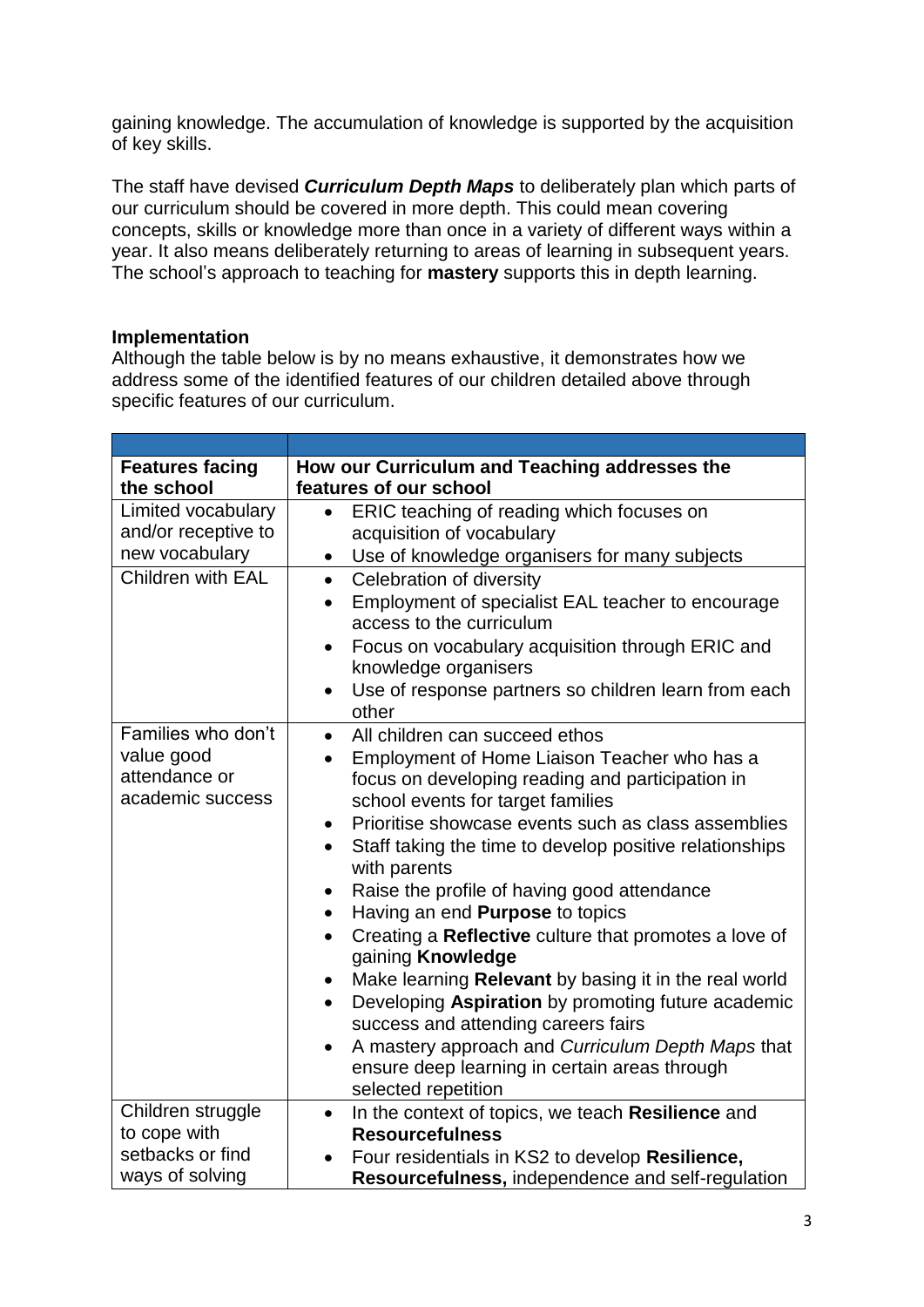| problems for                        | Opportunities for independent research and study<br>$\bullet$                 |
|-------------------------------------|-------------------------------------------------------------------------------|
| themselves                          | Development of four characters within our strategy for                        |
|                                     | developing metacognition - Resilient Rhino,                                   |
|                                     | Resourceful Squirrel, Reciprocal Ants, Reflective                             |
|                                     | Owl                                                                           |
|                                     | A mantra of 'What do you do when you make a<br>$\bullet$                      |
|                                     | mistake?  Learn from it'                                                      |
|                                     | A mantra of 'I don't know it yet.'                                            |
|                                     | 3D PSHE scheme<br>$\bullet$                                                   |
|                                     | Renewed use of DARE programme<br>$\bullet$                                    |
|                                     | Attending safety zone<br>$\bullet$                                            |
| Children who do                     | A Curriculum Depth Map which deliberately covers<br>$\bullet$                 |
| not understand the                  | environmental issues in greater depth                                         |
| finite nature of the                | ECO team<br>$\bullet$                                                         |
| world's resources                   | Use of <i>newsround</i> to discuss current affairs                            |
|                                     | 3D PSHE scheme<br>$\bullet$                                                   |
|                                     | Lost property team<br>$\bullet$                                               |
| Many children                       | Making learning Stimulating by incorporating hooks<br>$\bullet$               |
| enjoy a wide range                  | to engage learners                                                            |
| of experiences out                  | Use of themed days and events<br>$\bullet$                                    |
| of school and                       | Making learning <b>Purposeful</b> by having an end<br>$\bullet$               |
| therefore become                    | purpose to topics                                                             |
| passive unless<br>constantly        | Effective use of technology<br>$\bullet$                                      |
| stimulated                          | A wide variety of extra-curricular activities<br>$\bullet$                    |
|                                     | Forest schools<br>$\bullet$                                                   |
|                                     | Use PPG to ensure all children (including the<br>$\bullet$                    |
|                                     | disadvantaged minority) are included in activities that                       |
|                                     | broaden experience                                                            |
| The majority of<br>children want to | Have an end purpose to topics to motivate and excite<br>$\bullet$<br>children |
| learn                               | Develop metacognition skills so children can Reflect                          |
|                                     | on their learning processes                                                   |
|                                     | Promote the highest achievement and good future                               |
|                                     | employment to further development the Aspiration of                           |
|                                     | all pupils                                                                    |
|                                     | Engage in a celebration in the acquisition of                                 |
|                                     | <b>Knowledge</b> and a love of learning                                       |
|                                     | Engage in an annual charity election where children                           |
|                                     | present different charities and all pupils vote in a                          |
|                                     | democratic election - developing children's political                         |
|                                     | awareness                                                                     |
|                                     | Take part in careers fairs for older children<br>$\bullet$                    |
|                                     | Parents visit school to talk about their jobs<br>$\bullet$                    |
|                                     | Links with Nottingham university<br>$\bullet$                                 |
| The school is                       | In addition to on-going and integral references to the<br>$\bullet$           |
| culturally diverse                  | positives of respect for diversity, hold an annual                            |
|                                     | Diversity Day where this is formally celebrated                               |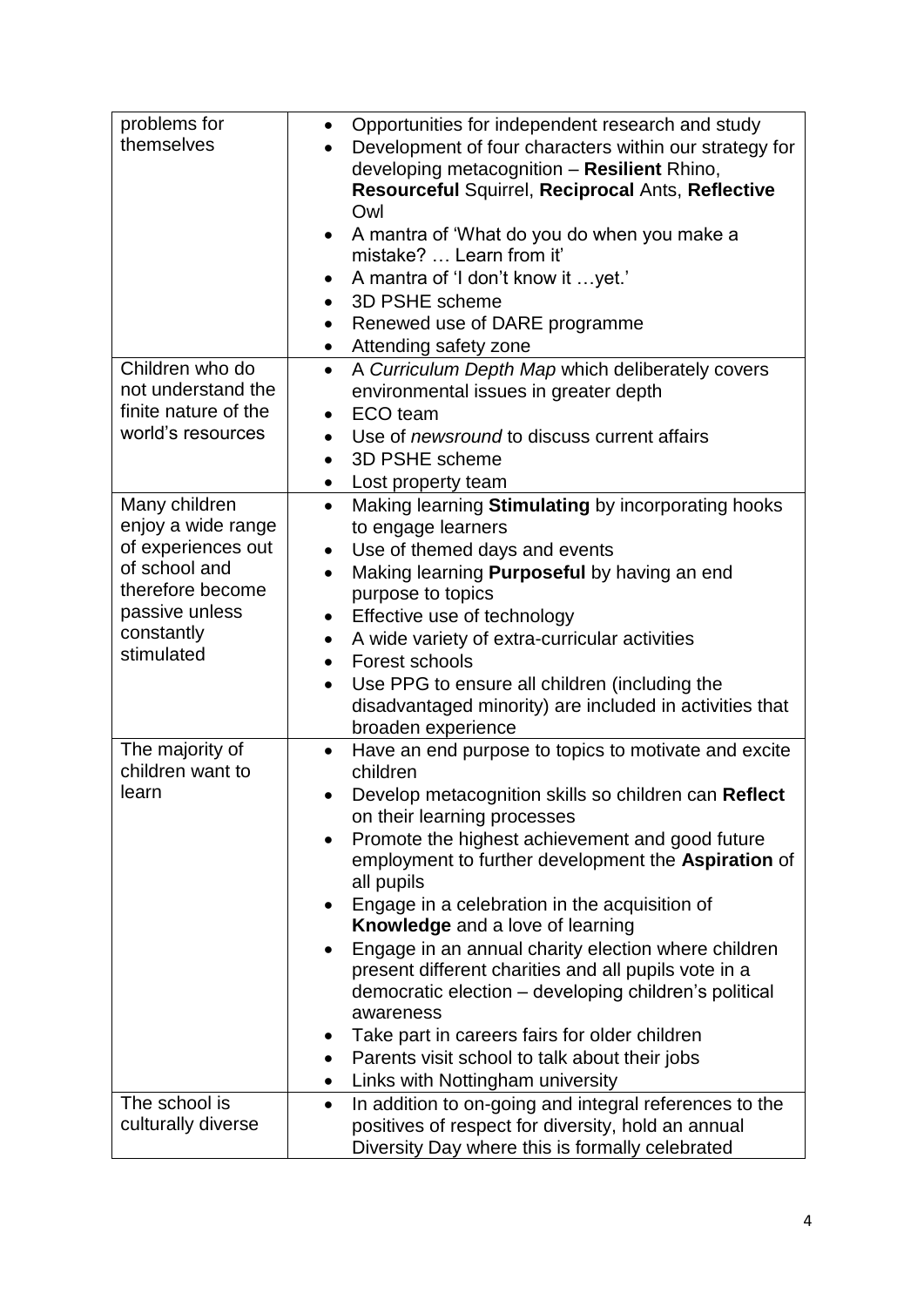|                                                               | • Involve parents and volunteers from different<br>backgrounds who can teach children<br>• Mark the features of different religious calendars in<br>the content of school assemblies<br>• Teach Spanish as our MFL<br>Hold Spanish themed events<br>$\bullet$                                                                                                                 |
|---------------------------------------------------------------|-------------------------------------------------------------------------------------------------------------------------------------------------------------------------------------------------------------------------------------------------------------------------------------------------------------------------------------------------------------------------------|
| The involvement of<br>parents and carers<br>is generally good | • Hold numerous events to which parents are invited<br>Hold learning weeks e.g. Science Week, when<br>$\bullet$<br>parents are invited to contribute.<br>Day to day parents helpers<br>$\bullet$<br>Parents assistance with the wider curriculum<br>$\bullet$<br>• There are not only link governors for priorities within<br>the SIP but also link governors for year groups |

## **Teaching and Learning Methodology**

The school has carried out thorough research into the most effective teaching and learning strategies in order to ensure a consistent, vibrant and up-to-date pedagogy that will ensure our curriculum is delivered in the most effective way. This is detailed in our constantly evolving Teaching and Learning Policy. The policy describes twelve key features of our approach which are;

- Climate for learning
- Making links to prior learning
- Vocabulary
- Challenge
- Explanation
- Questioning
- Modelling
- Practice
- Feedback
- Metacognition
- Mastery
- Active learning

The curriculum is organised into topics and themes whenever possible in order to encourage children to make links between their areas of learning. Some subjects may be taught through discrete blocked units of work to allow children to study areas in depth.

#### **Impact**

The school involves all members of the teaching team to evaluate the impact of our curriculum. This is detailed in the Curriculum Plan and pays attention to the different forms of impact we are seeking. These include;

- **Outcomes** strategic analysis of internal and external performance data The school aims for the following:
	- attainment is consistently above the national average